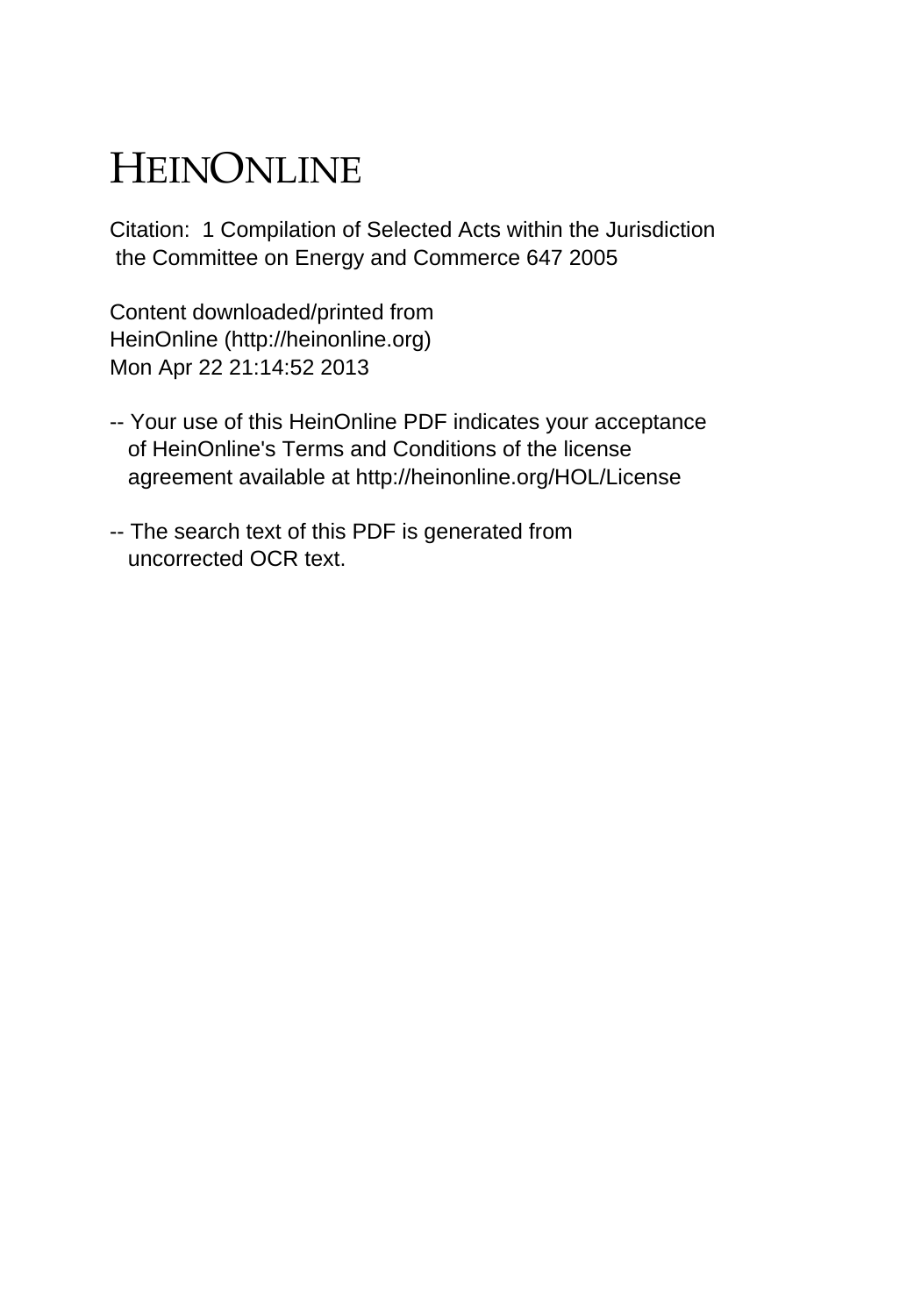## **NATIONAL TELECOMMUNICATIONS AND INFORMATION ADMINISTRATION AUTHORIZATION, FISCAL YEARS 1990 AND 19911**

**AN ACT** To authorize appropriations for activities of the National Telecommunications and and Information Administration for Fiscal Years **1990** and **1991**

*Be it enacted by the Senate and House of Representatives of the United States of America in Congress assembled,* That there is authorized to be appropriated for activities of the National Telecommunications and Information Administration \$14,554,000 for fiscal year 1990 and \$18,000,000 for fiscal year 1991, together with such sums as may be necessary for increases resulting from adjustments in salary, pay, retirement, other employee benefits required by law, and other nondiscretionary costs, for fiscal year 1991.

SEC. 2. (a) The Congress finds that-

**(1)** the Pacific Ocean region is of strategic and economic importance to the United States;

(2) other nations, especially Japan, are seeking to increase their influence in this region;

(3) because the Pacific Basin communities are geographically isolated and because many are relatively poor, they are in great need of quality, low-cost communications services to maintain contact among themselves and with other countries;

(4) from 1971 until- 1985, such communications needs were satisfied by the Pan-Pacific Educational and Cultural Experiments by Satellite Program (hereinafter referred to as the "PEACESAT Program") operating over the ATS-1 satellite of the National Aeronautics and Space Administration;

(5) the ATS-1 satellite ran out of station-keeping fuel in 1985 and has provided only intermittent service since then;

(6) the Act entitled "An Act to provide authorization of appropriations for activities of the National Telecommunications and Information Administration", approved November 3, 1988 (Public Law 100–584; 102 Stat. 2970), authorized \$3,400,000 in funding during fiscal years 1988 and 1989 for reestablishing the communications network of the PEACESAT Program;

(7) Congress appropriated \$1,700,000 for fiscal year 1988 and \$200,000 for fiscal year 1989 for the purposes of re-establishing the communications network of the PEACESAT Program;

(8) in fiscal years 1988 and 1989, significant progress was made to ensure resumption of this vital communications service by repairing earth terminals in the Pacific communities, by identifying the short-term and long-term needs of the residents of these communities, and by acquiring the use of the GOES-

**647**

<sup>&#</sup>x27;This Act is Public Law 101-555, Nov. 15, 1990 (104 Stat. 2758).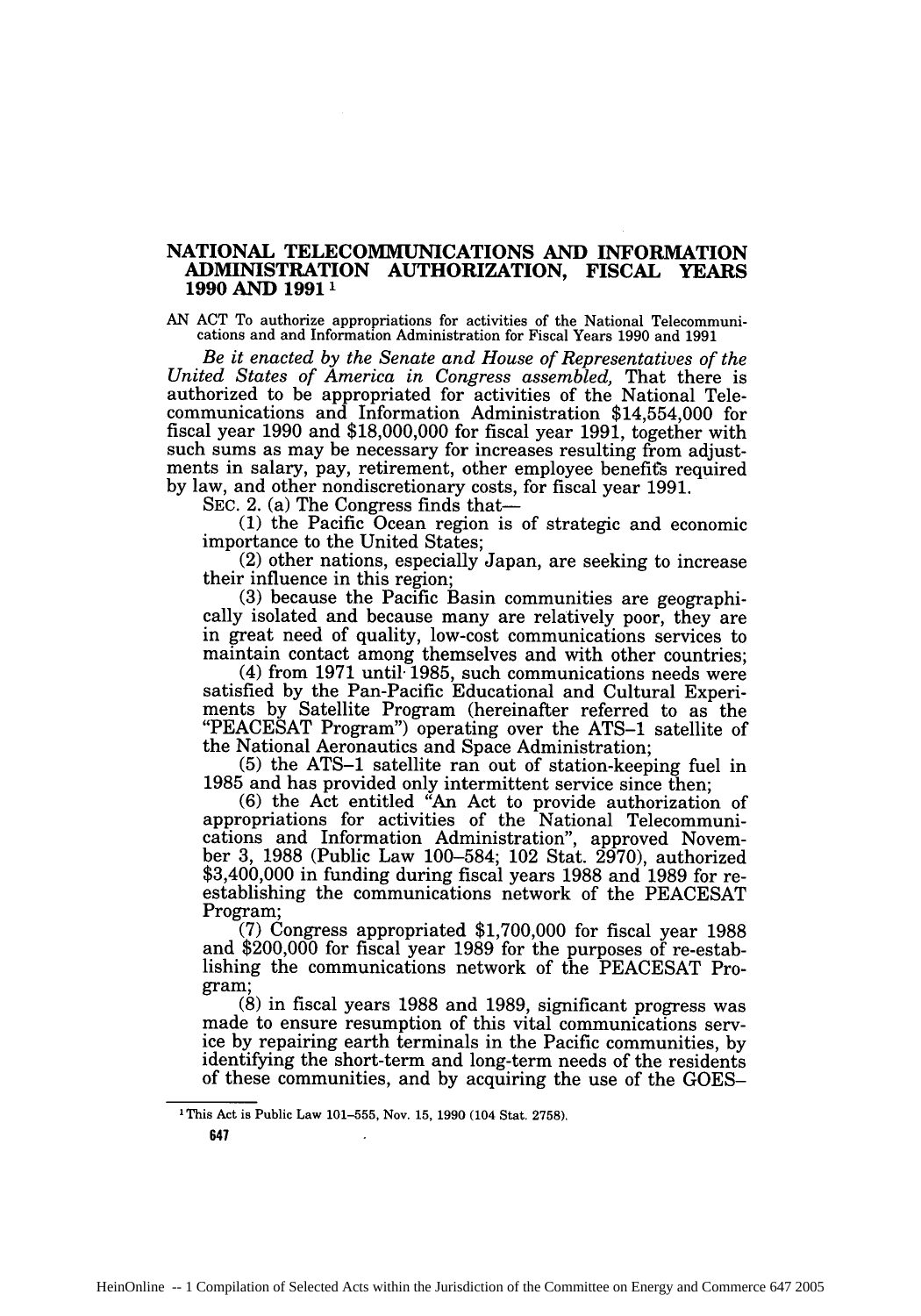3 satellite owned by the National Oceanic and Atmospheric Administration, which is expected to provide service from 1990 to 1994;

(9) because these activities exhausted the funds previously appropriated for the PEACESAT program, Congress authorized to be appropriated \$1,000,000 for fiscal year 1990 and such sums as necessary for fiscal year 1991 for use by the Secretary of Commerce in the negotiation for and acquisition of satellite capacity and equipment under subsection  $(c)(1)$  of this section and the management and operation of satellite communications services under subsection (c)(2) of this section;

(10) while no funds were appropriated for fiscal year 1990 because of the availability of carry-over funds, Congress appropriated \$1,000,000 for fiscal year 1991 for the ongoing maintenance and operation of the GOES-3 satellite, for the administration of the PEACESAT program, for the acquisition and installation of earth stations and the training of engineers to operate the Earth stations, and for the study of a long-term solution to the satellite needs of the PEACESAT program;

(11) with these funds, the PEACESAT program has been reestablished, over 20 new Earth terminals have been installed (some at the expense of the individual user groups), and the use of the PEACESAT network is expanding;

(12) while the PEACESAT program has now been reestablished, additional funding continues to be necessary for the ongoing administrative and operational expenses of the PEACESAT program and especially for the acquisition of satellite capacity after 1994; (13) the importance of the PEACESAT program to the edu-

cational and cultural communications in the Pacific Ocean region makes it imperative that the Secretary of Commerce and the PEACESAT users explore every available option for longterm satellite capacity, including the possibility of using foreign-owned satellites or engaging in joint ventures with foreign entities to satisfy these long-term needs for transmission capacity; and

(14) whether or not a domestic or foreign-owned satellite is used for transmission, it is essential to the achievement of United States policy goals that the headquarters, management, and operation of the PEACESAT program be located and conducted in the United States.

(b) It is the purpose of this section to assist in the acquisition of satellite communications services until viable alternatives are available and to provide interim funding.. in order that the PEACESAT Program may again serve the educational, medical, and cultural needs of the Pacific Basin communities..

(c)(1) The Secretary of Commerce shall expeditiously negotiate for and acquire satellite space segment capacity and related ground segment equipment to provide communications services for former users of the ATS-1 satellite of the National Aeronautics and. Space Administration.

(2)(A) The Secretary of Commerce shall provide to the manager of the PEACESAT Program such funds, from appropriations authorized under subsection (d) of this section, as the Secretary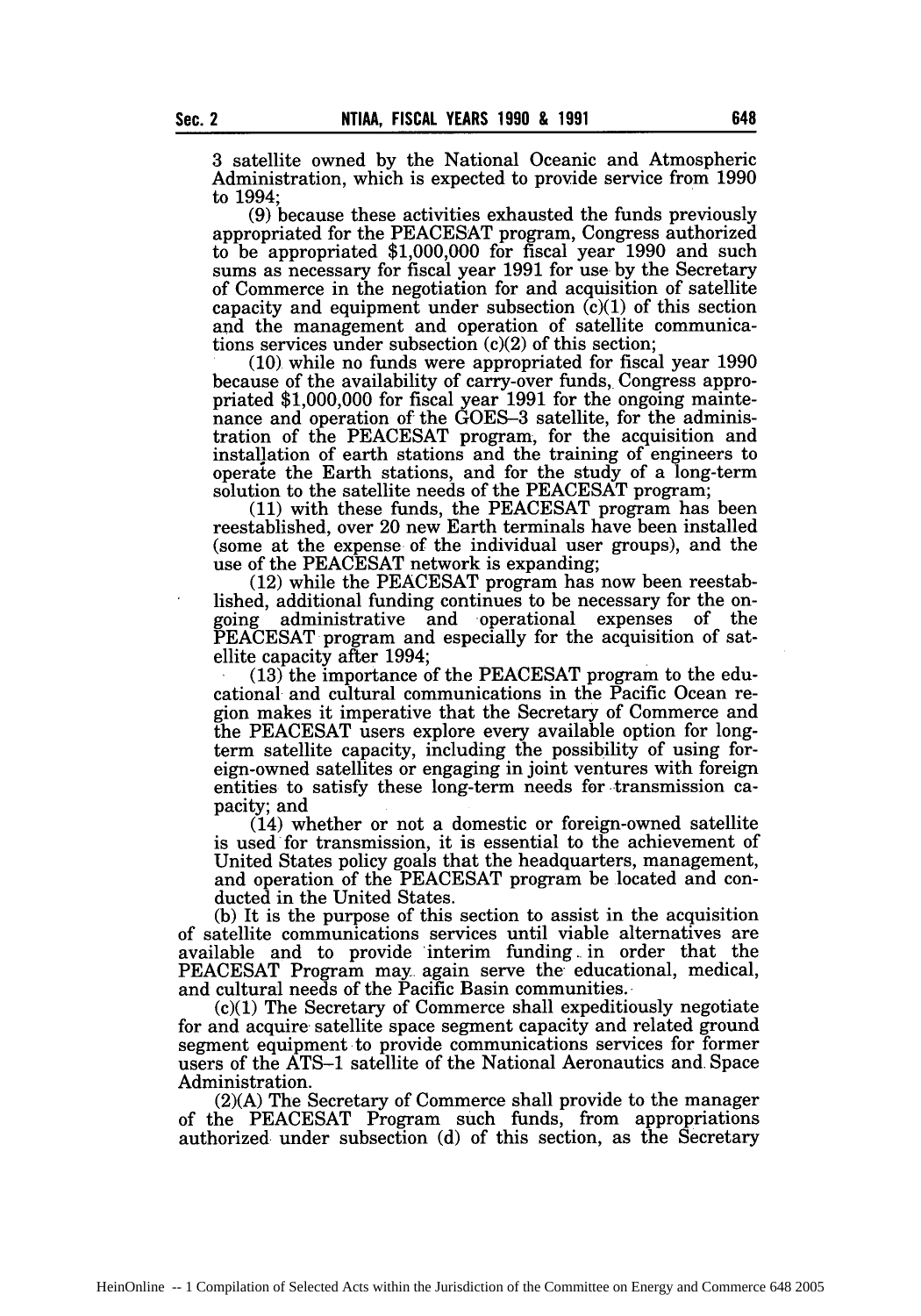considers necessary to manage the operation of the satellite communications services provided with the capacity and equipment acquired under this subsection.

(B) The recipient of funds under subparagraph (A) of this paragraph shall keep such records as may reasonably be necessary to enable the Secretary of Commerce to conduct an effective audit of such funds.

(C) The Secretary of Commerce and the Comptroller General of the United States, or any of their duly authorized representatives, shall have access for the purpose of audit and examination to any books, documents, papers, and records of such recipient that are pertinent to the funds received under subparagraph  $(A)$  of this paragraph.

(d) There are authorized to be appropriated \$400,000 for fiscal year 1992 and \$1,500,000 for fiscal year 1993 for use by the Secretary of Commerce in the negotiation for and acquisition of capacity and equipment under subsection (c)(1) of this section and the management of the operation of satellite communications services under subsection  $(c)(2)$  of this section. Sums appropriated pursuant to this subsection may be used by the Secretary of Commerce to cover administrative costs associated with the provisions of this section.

(e) The Secretary of Commerce shall consult with appropriate departments and agencies of the Federal Government, representatives of the PEACESAT Program, and other affected parties regarding the development of a long-term solution to the communications needs of the Pacific Ocean region. Within one year after the date of enactment of this Act, the Secretary of Commerce shall report to the Congress regarding such consultation.

SEC. 3. (a) It is the purpose of this section to improve the ability of rural health providers to use communications to obtain health information and to consult with others concerning the delivery of patient care. Such enhanced communications ability may assist in-

**(1)** improving and extending the training of rural health professionals; and

(2) improving the continuity of patient care in rural areas. (b) The Secretary of Commerce, in conjunction with the Secretary of Health and Human Services, shall establish an advisory panel (hereafter in this section referred to as the "Panel") to develop recommendations for the improvement of rural health care through the collection of information needed by providers and the improvement in the use of communications to disseminate such information.

(c) The Panel shall be composed of individuals from organiza- tions with rural constituencies and practitioners from health care disciplines, representatives of the National Library of Medicine, and representatives of different health professions schools, including nurse practitioners.

(d) The Panel may select consultants to provide advice to the Panel regarding the types of information that rural health care practitioners need, the procedures to gather and disseminate such information, and the types of communications equipment and train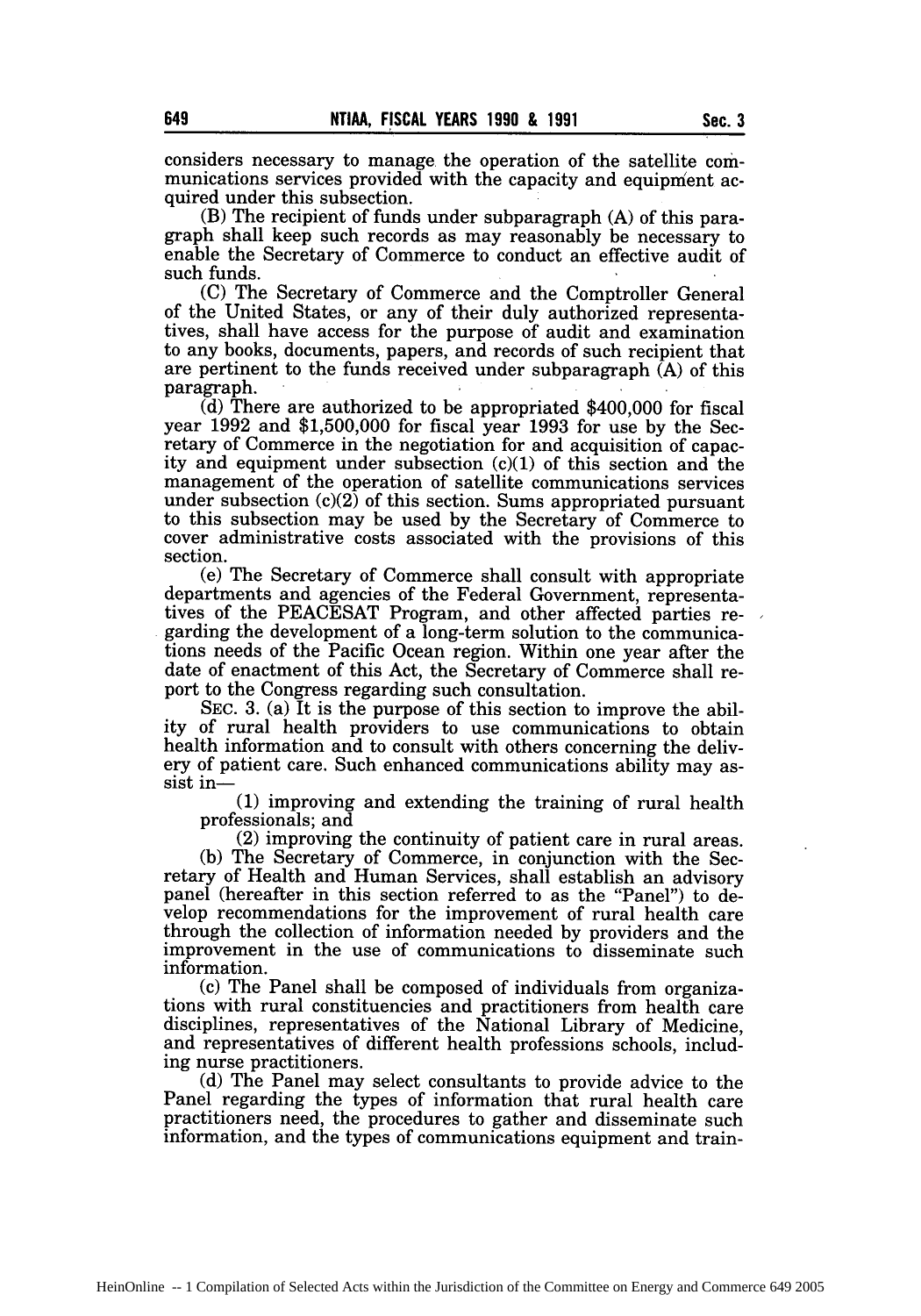ing needed by rural health care practitioners to obtain access. to such information.

(e) Not later than **I** year after the Panel is established under subsection (b), the Secretary of Commerce shall prepare: and submit, to the Committee on Commerce, Science, and Transportation and the Committee on Labor and Human Resources of the Senate and to the Committee on Energy and Commerce of the House of Representatives, a report summarizing the recommendations made by the Panel under subsection (b).

(f) There is authorized to be appropriated to the Secretary of Commerce to carry out this section \$1,000,000 to remain available until expended.

[Sec. 4 contained amendments to section 226 of the Communication Act of 1934.1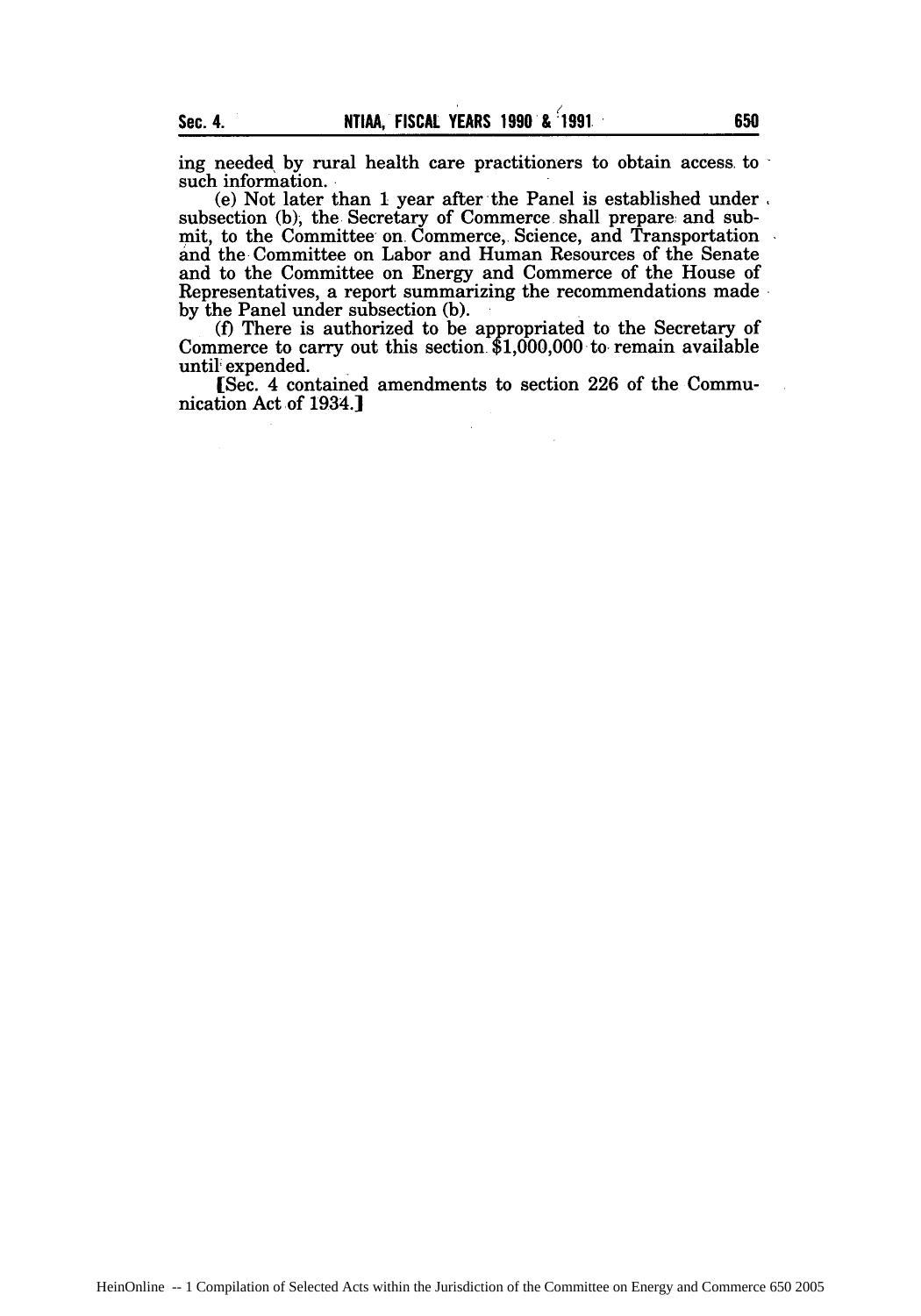## **TELEVISION** PROGRAM IMPROVEMENT **ACT** OF **1990**

<u>standard and the company of the company of the company of the company of the company of the company of the compa</u>

 $\ddot{\phantom{a}}$ 

651